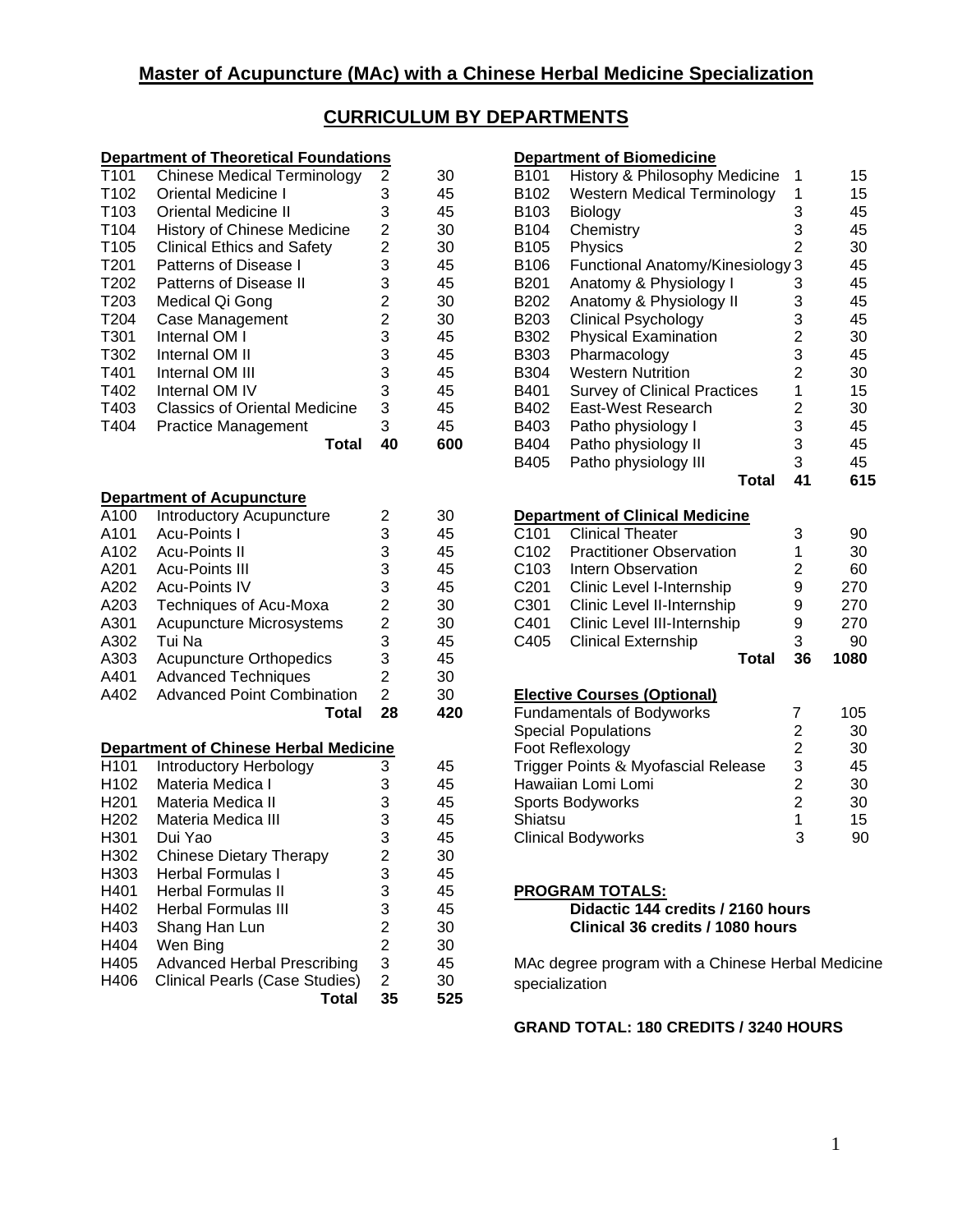## **The Master of Acupuncture (MAc) with a Chinese Herbal Medicine Specialization Degree Program**

The Institute of Clinical Acupuncture and Oriental Medicine (ICAOM) has created a comprehensive professional degree program that leads to a Master of Acupuncture (MAc) with a Chinese Herbal Medicine Specialization Degree Program. The curriculum, totaling 3,240 hours (180 credits) of academic and clinical education, is designed to provide our students with a strong foundation in the theory, philosophy, and practice of Oriental Medicine, the various treatment modalities employed, as well as the biomedical model of health and disease. As students' progress through the curriculum, they gradually move towards becoming independent practitioners in this rapidly growing field of health care.

The academic portion of the program is composed of four sections: Theoretical Foundations, Acupuncture, Herbal Medicine, and Biomedicine. Altogether, these four areas of study give our students a broad base of knowledge and understanding that they will apply in the clinical program. By structuring the courses in this manner, we ensure that our students build a strong foundation and gain the necessary knowledge and skills to progress in their studies.

The Department of Theoretical Foundations covers basic through advanced theory, diagnosis, disease pattern discrimination, Internal Medicine, history and classical literature, Medical Qi Gong, ethics, and practice management. The faculty and administration here at the Institute of Clinical Acupuncture and Oriental Medicine believe that a solid foundation in these areas, is necessary for every student in order to build a strong foundation in the practice of Oriental Medicine, and we have created a structure of learning to accomplish this goal.

The Department of Acupuncture is designed to help students develop a deep knowledge and understanding of this ancient art that has become the hallmark of Oriental Medicine in the United States. It includes a comprehensive study of point location, channel theory, functions and indications of all the regular channel points, as well as many Extra or New points, the various techniques of Acupuncture and Moxibustion, Tui Na (bodywork or manual therapy), Microsystems of Acupuncture (such as ear, scalp, and hand), Acupuncture Orthopedics which integrates acupuncture training with a study of the treatment of muscular-skeletal disorders and concludes with courses in Advanced Point Combination.

The Department of Chinese Herbal Medicine is designed for each class to build upon the foundation of the previous classes. The Introduction to Herbology includes a study of botany and basic herbal theories; the study of Chinese Dietary Therapy also falls under this section, since herbs and foods are really part of the same continuum. The individual herbs are studied over three courses and involve a detailed study of over 300 different herbs, followed by the study of herb combinations (Dui Yao). Similarly, the study of complex Herbal Formulas is covered in three courses where students will learn at least 150 different formulas. Finally, students will deepen their herbal knowledge through the study of one of the most profound and influential classics, the Shang Han Lun and Wen Bing (Treatise on Cold Induced Disorders and Warm Febrile Disease).

The Department of Biomedicine in the program is intended to broaden the students' understanding of the structure and function of the human body, as well as aid in the integration of Oriental Medicine and Biomedicine. Increasingly, practitioners of Oriental Medicine are working side by side with doctors of Biomedicine, and so it is important that students develop the ability to communicate between these two disciplines. This section includes a study of the History and Philosophy of Medicine, basic sciences including Biology, Chemistry, Nutrition, Anatomy, Kinesiology and Physiology. Advanced studies cover Pharmacology, Pathophysiology, Physical and Laboratory Assessment, Clinical Psychology, a Survey of Clinical Practices, Western